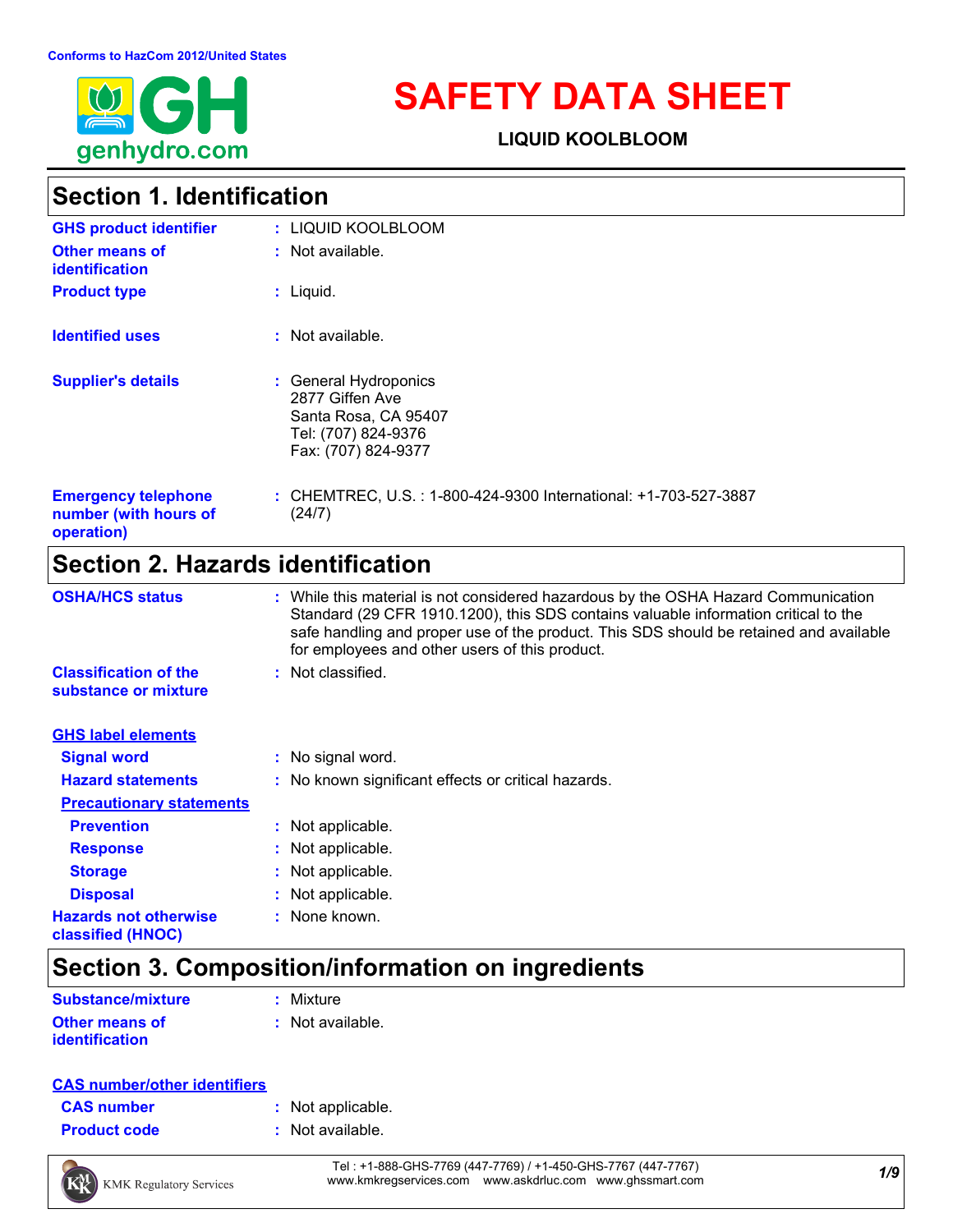

### **Section 3. Composition/information on ingredients**

| <b>Ingredient name</b> | - 0<br>70 | <b>CAS number</b> |
|------------------------|-----------|-------------------|
| <b>Citric Acid</b>     | . – L     | 77-92-9           |

Any concentration shown as a range is to protect confidentiality or is due to batch variation.

**There are no additional ingredients present which, within the current knowledge of the supplier and in the concentrations applicable, are classified as hazardous to health or the environment and hence require reporting in this section.**

**Occupational exposure limits, if available, are listed in Section 8.**

### **Section 4. First aid measures**

#### **Description of necessary first aid measures**

| <b>Eye contact</b>  | Immediately flush eyes with plenty of water, occasionally lifting the upper and lower<br>eyelids. Check for and remove any contact lenses. Get medical attention if irritation<br>occurs.                                                                      |
|---------------------|----------------------------------------------------------------------------------------------------------------------------------------------------------------------------------------------------------------------------------------------------------------|
| <b>Inhalation</b>   | : Remove victim to fresh air and keep at rest in a position comfortable for breathing. Get<br>medical attention if symptoms occur.                                                                                                                             |
| <b>Skin contact</b> | : Flush contaminated skin with plenty of water. Get medical attention if symptoms occur.                                                                                                                                                                       |
| <b>Ingestion</b>    | : Wash out mouth with water. If material has been swallowed and the exposed person is<br>conscious, give small quantities of water to drink. Do not induce vomiting unless<br>directed to do so by medical personnel. Get medical attention if symptoms occur. |

#### **Most important symptoms/effects, acute and delayed**

| <b>Potential acute health effects</b> |                                                                                                                                |
|---------------------------------------|--------------------------------------------------------------------------------------------------------------------------------|
| Eye contact                           | : No known significant effects or critical hazards.                                                                            |
| <b>Inhalation</b>                     | : No known significant effects or critical hazards.                                                                            |
| <b>Skin contact</b>                   | : No known significant effects or critical hazards.                                                                            |
| <b>Ingestion</b>                      | : No known significant effects or critical hazards.                                                                            |
| Over-exposure signs/symptoms          |                                                                                                                                |
| Eye contact                           | : No known significant effects or critical hazards.                                                                            |
| <b>Inhalation</b>                     | : No known significant effects or critical hazards.                                                                            |
| <b>Skin contact</b>                   | : No known significant effects or critical hazards.                                                                            |
| <b>Ingestion</b>                      | : No known significant effects or critical hazards.                                                                            |
|                                       | <u>Indication of immediate medical attention and special treatment needed, if necessary</u>                                    |
| Notes to physician                    | : Treat symptomatically. Contact poison treatment specialist immediately if large<br>quantities have been ingested or inhaled. |
| <b>Specific treatments</b>            | : No specific treatment.                                                                                                       |
| <b>Protection of first-aiders</b>     | : No special protection is required.                                                                                           |

**See toxicological information (Section 11)**

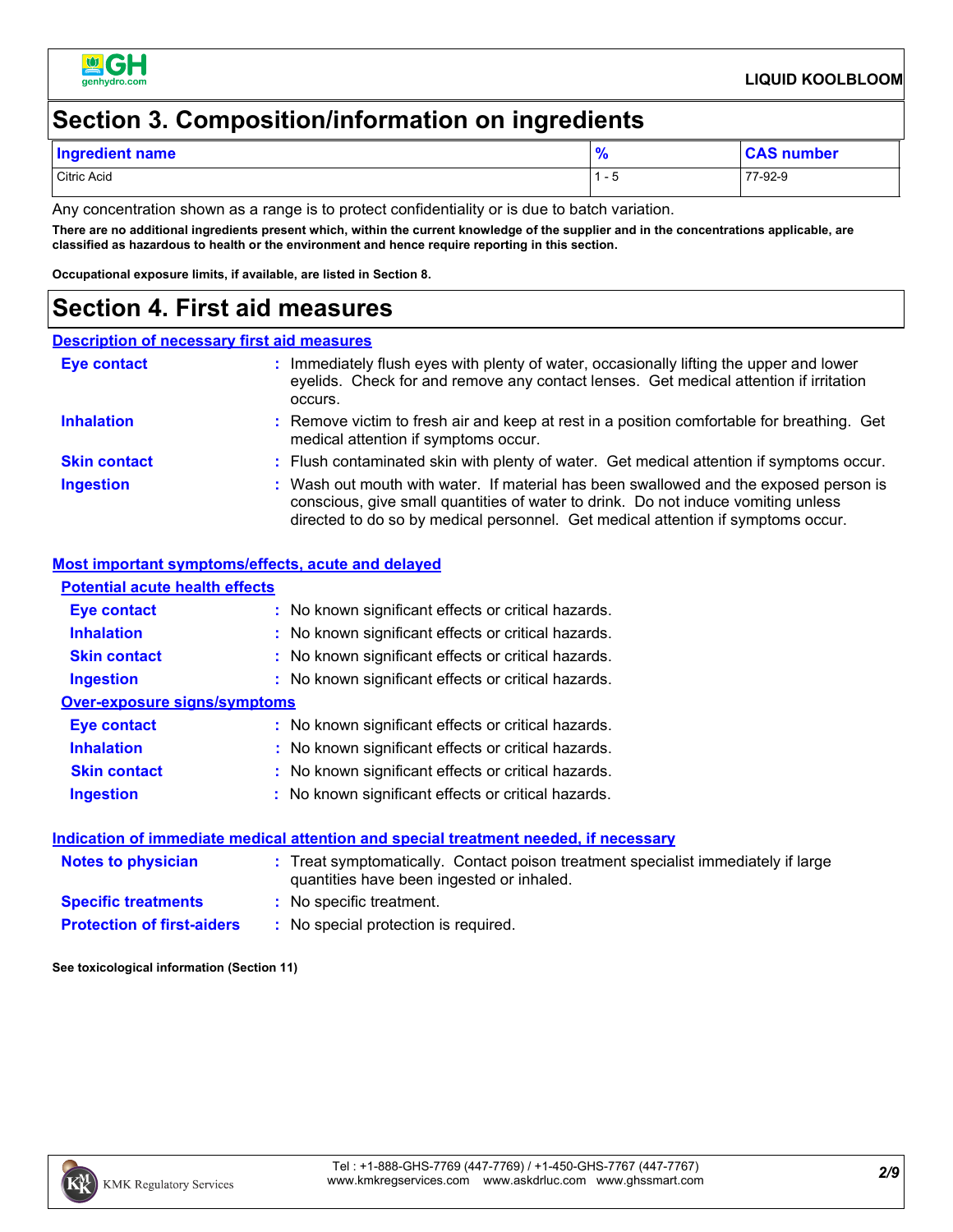

## **Section 5. Fire-fighting measures**

| <b>Extinguishing media</b>                               |                                                                                                                                                                          |
|----------------------------------------------------------|--------------------------------------------------------------------------------------------------------------------------------------------------------------------------|
| <b>Suitable extinguishing</b><br>media                   | : Use an extinguishing agent suitable for the surrounding fire.                                                                                                          |
| <b>Unsuitable extinguishing</b><br>media                 | : None known.                                                                                                                                                            |
| <b>Specific hazards arising</b><br>from the chemical     | : No specific fire or explosion hazard.                                                                                                                                  |
| <b>Hazardous thermal</b><br>decomposition products       | : Decomposition products may include the following materials:<br>carbon dioxide<br>carbon monoxide<br>phosphorus oxides<br>metal oxide/oxides                            |
| <b>Special protective actions</b><br>for fire-fighters   | : No special precaution is required.                                                                                                                                     |
| <b>Special protective</b><br>equipment for fire-fighters | : Fire-fighters should wear appropriate protective equipment and self-contained breathing<br>apparatus (SCBA) with a full face-piece operated in positive pressure mode. |

### **Section 6. Accidental release measures**

|                                                              | Personal precautions, protective equipment and emergency procedures                                                                                                                                                                                                                                                                                                                                                                                                                                                                      |  |
|--------------------------------------------------------------|------------------------------------------------------------------------------------------------------------------------------------------------------------------------------------------------------------------------------------------------------------------------------------------------------------------------------------------------------------------------------------------------------------------------------------------------------------------------------------------------------------------------------------------|--|
| For non-emergency<br>personnel                               | : Put on appropriate personal protective equipment.                                                                                                                                                                                                                                                                                                                                                                                                                                                                                      |  |
|                                                              | For emergency responders : If specialized clothing is required to deal with the spillage, take note of any information in<br>Section 8 on suitable and unsuitable materials. See also the information in "For non-<br>emergency personnel".                                                                                                                                                                                                                                                                                              |  |
| <b>Environmental precautions</b>                             | : Avoid dispersal of spilled material and runoff and contact with soil, waterways, drains<br>and sewers. Inform the relevant authorities if the product has caused environmental<br>pollution (sewers, waterways, soil or air).                                                                                                                                                                                                                                                                                                          |  |
| <b>Methods and materials for containment and cleaning up</b> |                                                                                                                                                                                                                                                                                                                                                                                                                                                                                                                                          |  |
| <b>Spill</b>                                                 | : Stop leak if without risk. Move containers from spill area. Prevent entry into sewers,<br>water courses, basements or confined areas. Wash spillages into an effluent treatment<br>plant or proceed as follows. Contain and collect spillage with non-combustible,<br>absorbent material e.g. sand, earth, vermiculite or diatomaceous earth and place in<br>container for disposal according to local regulations (see Section 13). Dispose of via a<br>licensed waste disposal contractor. Note: see Section 1 for emergency contact |  |

### **Section 7. Handling and storage**

### **Precautions for safe handling**

| <b>Protective measures</b>                       | : Put on appropriate personal protective equipment (see Section 8).                                                                                                                                                                                                    |
|--------------------------------------------------|------------------------------------------------------------------------------------------------------------------------------------------------------------------------------------------------------------------------------------------------------------------------|
| <b>Advice on general</b><br>occupational hygiene | : Eating, drinking and smoking should be prohibited in areas where this material is<br>handled, stored and processed. Workers should wash hands and face before eating,<br>drinking and smoking. See also Section 8 for additional information on hygiene<br>measures. |

information and Section 13 for waste disposal.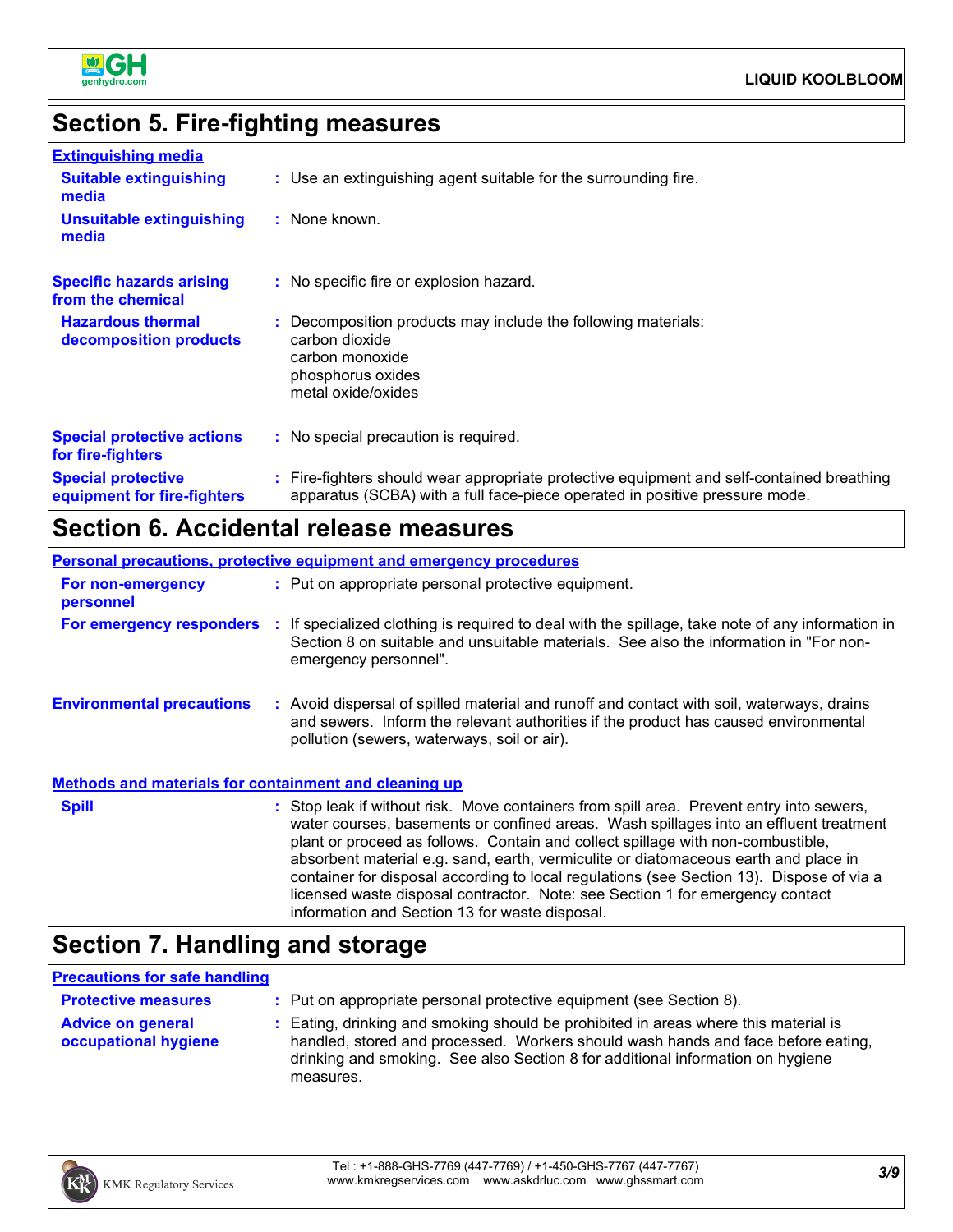

### **Section 7. Handling and storage**

|                          | <b>Conditions for safe storage, :</b> Store in accordance with local regulations. Store in original container protected from                                                                                                                                                                                         |
|--------------------------|----------------------------------------------------------------------------------------------------------------------------------------------------------------------------------------------------------------------------------------------------------------------------------------------------------------------|
| including any            | direct sunlight in a dry, cool and well-ventilated area, away from incompatible materials                                                                                                                                                                                                                            |
| <i>incompatibilities</i> | (see Section 10) and food and drink. Keep container tightly closed and sealed until<br>ready for use. Containers that have been opened must be carefully resealed and kept<br>upright to prevent leakage. Do not store in unlabeled containers. Use appropriate<br>containment to avoid environmental contamination. |

### **Section 8. Exposure controls/personal protection**

| <b>Control parameters</b>                  |                                                                                                                                                                                                                                                               |
|--------------------------------------------|---------------------------------------------------------------------------------------------------------------------------------------------------------------------------------------------------------------------------------------------------------------|
| <b>Occupational exposure limits</b>        |                                                                                                                                                                                                                                                               |
| None.                                      |                                                                                                                                                                                                                                                               |
| <b>Appropriate engineering</b><br>controls | : Good general ventilation should be sufficient to control worker exposure to airborne<br>contaminants.                                                                                                                                                       |
| <b>Environmental exposure</b><br>controls  | : Emissions from ventilation or work process equipment should be checked to ensure<br>they comply with the requirements of environmental protection legislation.                                                                                              |
| <b>Individual protection measures</b>      |                                                                                                                                                                                                                                                               |
| <b>Hygiene measures</b>                    | : Wash hands, forearms and face thoroughly after handling chemical products, before<br>eating, smoking and using the lavatory and at the end of the working period. Ensure<br>that eyewash stations and safety showers are close to the workstation location. |
| <b>Eye/face protection</b>                 | : Safety eyewear complying with an approved standard should be used when a risk<br>assessment indicates this is necessary to avoid exposure to liquid splashes, mists,<br>gases or dusts.                                                                     |
| <b>Skin protection</b>                     |                                                                                                                                                                                                                                                               |
| <b>Hand protection</b>                     | : Chemical-resistant, impervious gloves complying with an approved standard should be<br>worn at all times when handling chemical products if a risk assessment indicates this is<br>necessary.                                                               |
| <b>Body protection</b>                     | : Personal protective equipment for the body should be selected based on the task being<br>performed and the risks involved and should be approved by a specialist before<br>handling this product.                                                           |
| <b>Other skin protection</b>               | : Appropriate footwear and any additional skin protection measures should be selected<br>based on the task being performed and the risks involved and should be approved by a<br>specialist before handling this product.                                     |
| <b>Respiratory protection</b>              | : Not required under normal conditions of use.                                                                                                                                                                                                                |
|                                            |                                                                                                                                                                                                                                                               |

### **Section 9. Physical and chemical properties**

| <b>Appearance</b>                |                |
|----------------------------------|----------------|
| <b>Physical state</b>            | : Liquid.      |
| <b>Color</b>                     | Not available. |
| Odor                             | Not available. |
| <b>Odor threshold</b>            | Not available. |
| рH                               | Not available. |
| <b>Melting point</b>             | Not available. |
| <b>Boiling point</b>             | Not available. |
| <b>Flash point</b>               | Not available. |
| <b>Evaporation rate</b>          | Not available. |
| <b>Flammability (solid, gas)</b> | Not available. |

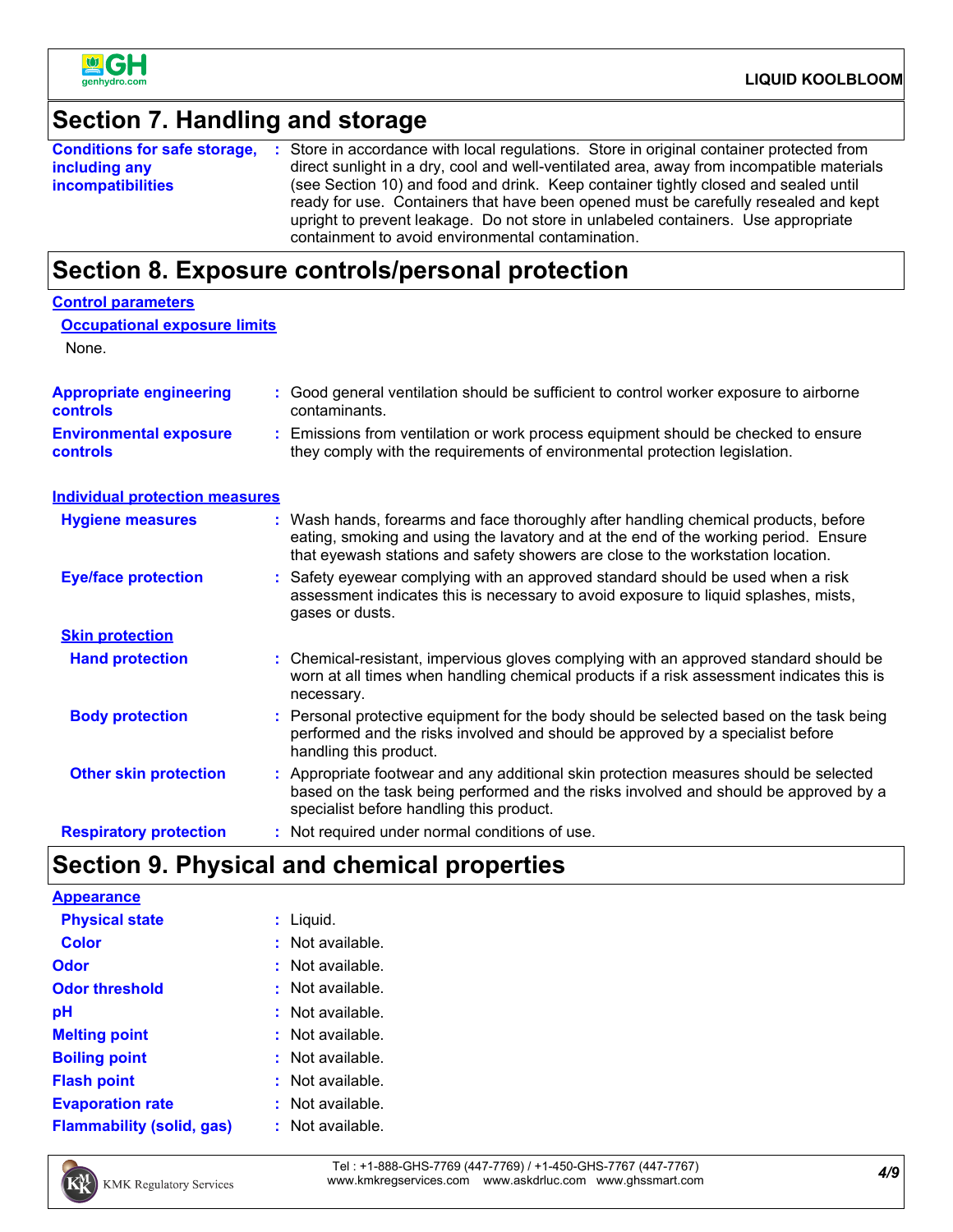

### **Section 9. Physical and chemical properties**

| Lower and upper explosive<br>(flammable) limits   | $:$ Not available.   |
|---------------------------------------------------|----------------------|
| <b>Vapor pressure</b>                             | $:$ Not available.   |
| <b>Vapor density</b>                              | Not available.<br>÷. |
| <b>Relative density</b>                           | Not available.       |
| <b>Solubility</b>                                 | $:$ Not available.   |
| <b>Partition coefficient: n-</b><br>octanol/water | : Not available.     |
| <b>Auto-ignition temperature</b>                  | $:$ Not available.   |
| <b>Decomposition temperature</b>                  | $:$ Not available.   |
| <b>Viscosity</b>                                  | Not available.       |
| <b>Volatility</b>                                 | Not available.       |

### **Section 10. Stability and reactivity**

| <b>Reactivity</b>                                   | : No specific test data related to reactivity available for this product or its ingredients.              |
|-----------------------------------------------------|-----------------------------------------------------------------------------------------------------------|
| <b>Chemical stability</b>                           | : The product is stable.                                                                                  |
| <b>Possibility of hazardous</b><br><b>reactions</b> | : Under normal conditions of storage and use, hazardous reactions will not occur.                         |
| <b>Conditions to avoid</b>                          | : No specific data.                                                                                       |
| <b>Incompatible materials</b>                       | : Reactive or incompatible with the following materials: oxidizing materials and alkalis.                 |
| <b>Hazardous decomposition</b><br>products          | : Under normal conditions of storage and use, hazardous decomposition products should<br>not be produced. |

### **Section 11. Toxicological information**

#### **Information on toxicological effects**

#### **Acute toxicity**

| <b>Product/ingredient name</b> | <b>Result</b> | <b>Species</b> | <b>Dose</b> | <b>Exposure</b> |
|--------------------------------|---------------|----------------|-------------|-----------------|
| Citric Acid                    | LD50 Oral     | Rat            | 3 g/kg      |                 |

#### **Irritation/Corrosion**

| <b>Product/ingredient name</b> | <b>Result</b>                                                              | <b>Species</b>             | <b>Score</b> | <b>Exposure</b>                                | <b>Observation</b> |
|--------------------------------|----------------------------------------------------------------------------|----------------------------|--------------|------------------------------------------------|--------------------|
| Citric Acid                    | Eves - Severe irritant<br>Skin - Mild irritant<br>Skin - Moderate irritant | Rabbit<br>Rabbit<br>Rabbit |              | 24 hours 750 µg<br>24 hours 500 mg<br>$0.5$ mL |                    |

#### **Sensitization**

There is no data available.

#### **Carcinogenicity**

There is no data available.

#### **Specific target organ toxicity (single exposure)**

There is no data available.

**Specific target organ toxicity (repeated exposure)**

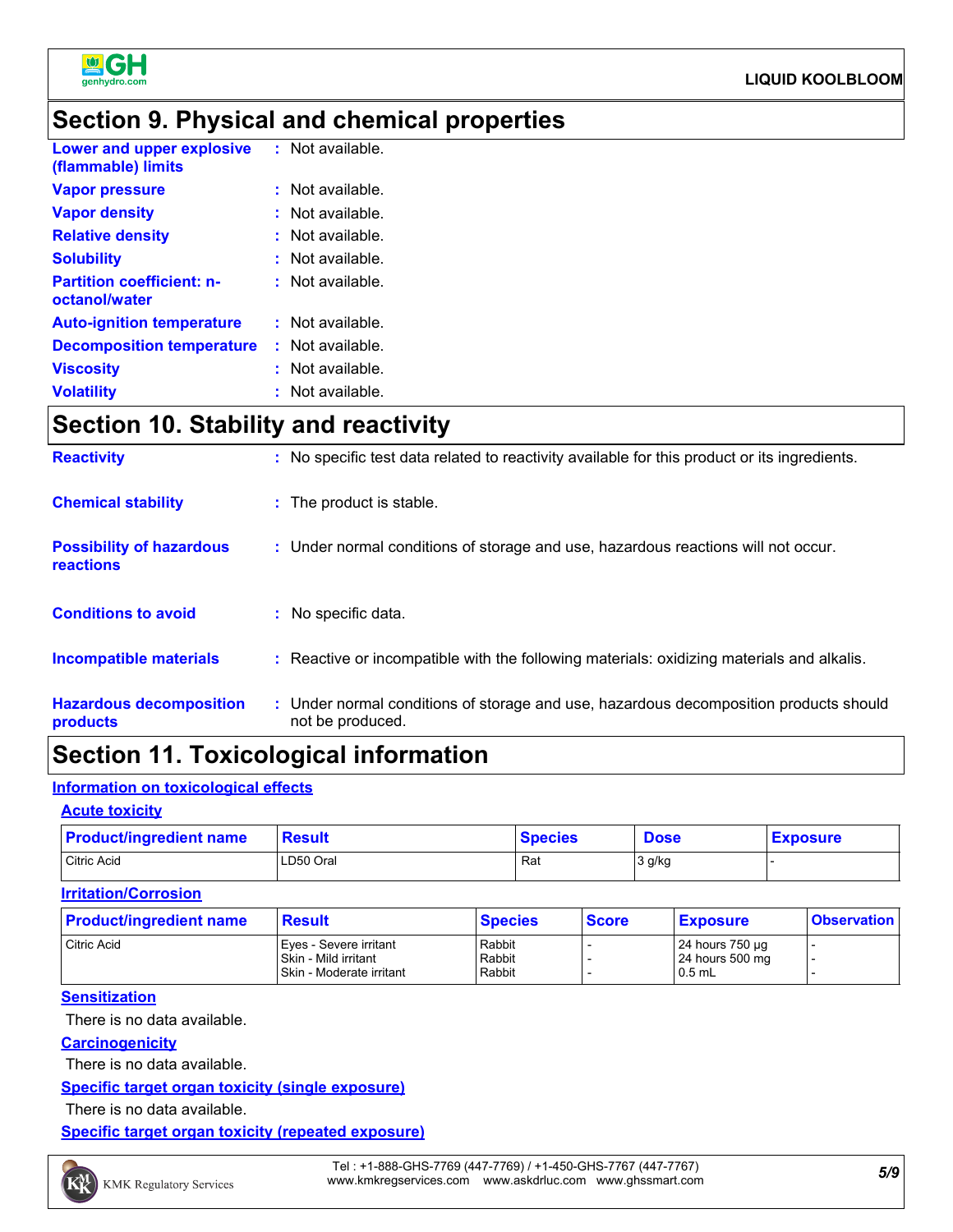

### **Section 11. Toxicological information**

There is no data available.

**Aspiration hazard**

There is no data available.

| Information on the likely<br>routes of exposure | : Dermal contact. Eye contact. Inhalation. Ingestion. |
|-------------------------------------------------|-------------------------------------------------------|
| <b>Potential acute health effects</b>           |                                                       |
| <b>Eye contact</b>                              | : No known significant effects or critical hazards.   |
| <b>Inhalation</b>                               | : No known significant effects or critical hazards.   |
| <b>Skin contact</b>                             | : No known significant effects or critical hazards.   |
| <b>Ingestion</b>                                | : No known significant effects or critical hazards.   |
|                                                 |                                                       |

#### **Symptoms related to the physical, chemical and toxicological characteristics**

| <b>Eve contact</b>  | : No known significant effects or critical hazards. |
|---------------------|-----------------------------------------------------|
| <b>Inhalation</b>   | : No known significant effects or critical hazards. |
| <b>Skin contact</b> | : No known significant effects or critical hazards. |
| <b>Ingestion</b>    | : No known significant effects or critical hazards. |

#### **Delayed and immediate effects and also chronic effects from short and long term exposure**

| <b>Short term exposure</b>              |                                                     |
|-----------------------------------------|-----------------------------------------------------|
| <b>Potential immediate</b><br>effects   | : No known significant effects or critical hazards. |
| <b>Potential delayed effects</b>        | : No known significant effects or critical hazards. |
| <b>Long term exposure</b>               |                                                     |
| <b>Potential immediate</b><br>effects   | : No known significant effects or critical hazards. |
| <b>Potential delayed effects</b>        | : No known significant effects or critical hazards. |
| <b>Potential chronic health effects</b> |                                                     |
| <b>General</b>                          | : No known significant effects or critical hazards. |
| <b>Carcinogenicity</b>                  | : No known significant effects or critical hazards. |
| <b>Mutagenicity</b>                     | : No known significant effects or critical hazards. |
| <b>Teratogenicity</b>                   | : No known significant effects or critical hazards. |
| <b>Developmental effects</b>            | : No known significant effects or critical hazards. |
| <b>Fertility effects</b>                | : No known significant effects or critical hazards. |

#### **Numerical measures of toxicity**

#### **Acute toxicity estimates**

| Route | <b>ATE value</b> |
|-------|------------------|
| Oral  | 252100.8 mg/kg   |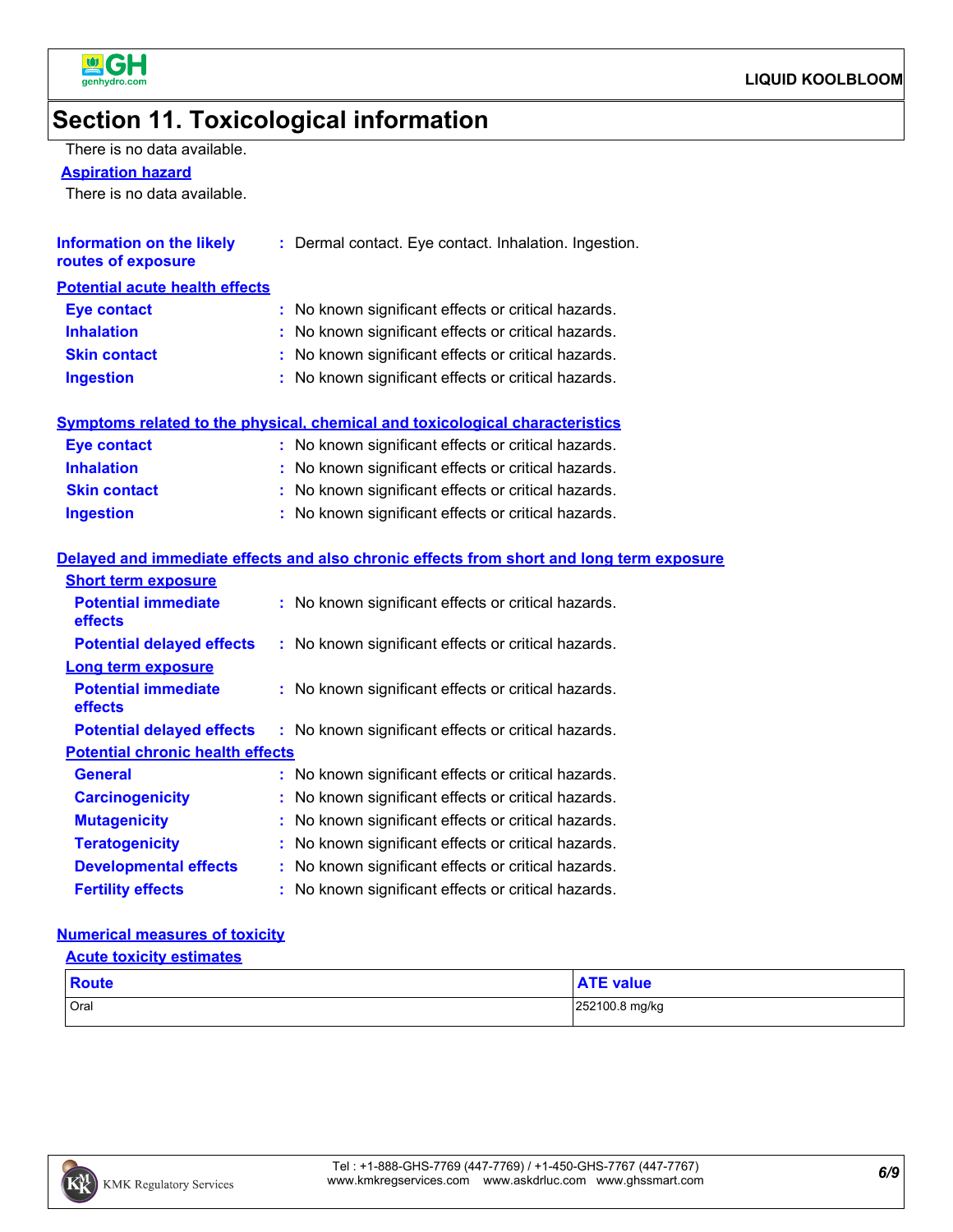

### **Section 12. Ecological information**

#### **Toxicity**

| <b>Product/ingredient name</b> | <b>Result</b>                       | <b>Species</b>                        | <b>Exposure</b> |
|--------------------------------|-------------------------------------|---------------------------------------|-----------------|
| Citric Acid                    | Acute LC50 160000 ug/L Marine water | Crustaceans - Carcinus maenas - Adult | 48 hours        |

#### **Persistence and degradability**

There is no data available.

#### **Bioaccumulative potential**

| <b>Product/ingredient name</b> | <b>LogP</b> <sub>ow</sub> | <b>BCF</b> | <b>Potential</b> |
|--------------------------------|---------------------------|------------|------------------|
| Citric Acid                    | $-1.8$                    |            | low              |

#### **Mobility in soil**

| coefficient (K <sub>oc</sub> ) | <b>Soil/water partition</b> | : There is no data available. |
|--------------------------------|-----------------------------|-------------------------------|
|--------------------------------|-----------------------------|-------------------------------|

**Other adverse effects** : No known significant effects or critical hazards.

### **Section 13. Disposal considerations**

**Disposal methods :**

The generation of waste should be avoided or minimized wherever possible. Disposal of this product, solutions and any by-products should comply with the requirements of environmental protection and waste disposal legislation and any regional local authority requirements. Dispose of surplus and non-recyclable products via a licensed waste disposal contractor. Waste should not be disposed of untreated to the sewer unless fully compliant with the requirements of all authorities with jurisdiction. Waste packaging should be recycled. Incineration or landfill should only be considered when recycling is not feasible. This material and its container must be disposed of in a safe way. Empty containers or liners may retain some product residues. Avoid dispersal of spilled material and runoff and contact with soil, waterways, drains and sewers.

### **Section 14. Transport information**

|                                      | <b>DOT Classification</b> | <b>IMDG</b>              | <b>IATA</b>    |
|--------------------------------------|---------------------------|--------------------------|----------------|
| <b>UN number</b>                     | Not regulated.            | Not regulated.           | Not regulated. |
| <b>UN proper</b><br>shipping name    |                           |                          |                |
| <b>Transport</b><br>hazard class(es) |                           | $\qquad \qquad$          |                |
| <b>Packing group</b>                 | $\overline{\phantom{a}}$  | $\overline{\phantom{0}}$ |                |
| <b>Environmental</b><br>hazards      | No.                       | No.                      | No.            |
| <b>Additional</b><br>information     |                           |                          |                |

**AERG :** Not applicable

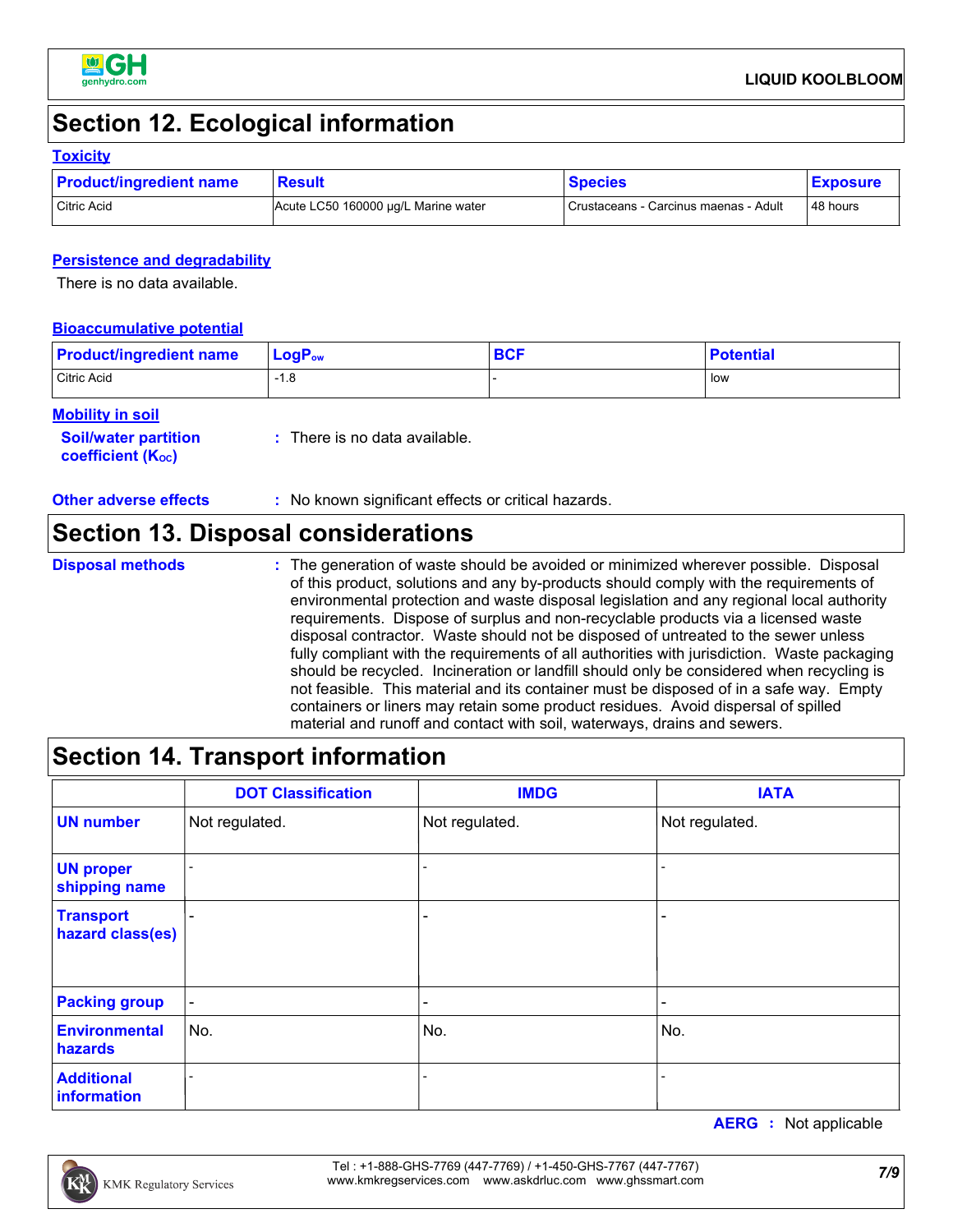

### **Section 14. Transport information**

|                                                                                                         | Special precautions for user : Transport within user's premises: always transport in closed containers that are<br>upright and secure. Ensure that persons transporting the product know what to do in<br>the event of an accident or spillage. |
|---------------------------------------------------------------------------------------------------------|-------------------------------------------------------------------------------------------------------------------------------------------------------------------------------------------------------------------------------------------------|
| <b>Transport in bulk according : Not available.</b><br>to Annex II of MARPOL and<br>the <b>IBC</b> Code |                                                                                                                                                                                                                                                 |
|                                                                                                         |                                                                                                                                                                                                                                                 |

### **Section 15. Regulatory information**

| <b>U.S. Federal regulations</b>                                                   | : TSCA 8(a) CDR Exempt/Partial exemption: Not determined<br>United States inventory (TSCA 8b): Not determined. |                       |                                         |                 |                                                 |                                                 |
|-----------------------------------------------------------------------------------|----------------------------------------------------------------------------------------------------------------|-----------------------|-----------------------------------------|-----------------|-------------------------------------------------|-------------------------------------------------|
| <b>Clean Air Act Section 112</b><br>(b) Hazardous Air<br><b>Pollutants (HAPs)</b> | : Not listed                                                                                                   |                       |                                         |                 |                                                 |                                                 |
| <b>Clean Air Act Section 602</b><br><b>Class I Substances</b>                     | : Not listed                                                                                                   |                       |                                         |                 |                                                 |                                                 |
| <b>Clean Air Act Section 602</b><br><b>Class II Substances</b>                    | : Not listed                                                                                                   |                       |                                         |                 |                                                 |                                                 |
| <b>DEA List I Chemicals</b><br>(Precursor Chemicals)                              | : Not listed                                                                                                   |                       |                                         |                 |                                                 |                                                 |
| <b>DEA List II Chemicals</b><br><b>(Essential Chemicals)</b>                      | : Not listed                                                                                                   |                       |                                         |                 |                                                 |                                                 |
| <b>SARA 302/304</b><br><b>Composition/information on ingredients</b>              |                                                                                                                |                       |                                         |                 |                                                 |                                                 |
| No products were found.                                                           |                                                                                                                |                       |                                         |                 |                                                 |                                                 |
| <b>SARA 304 RQ</b>                                                                | : Not applicable.                                                                                              |                       |                                         |                 |                                                 |                                                 |
| <b>SARA 311/312</b>                                                               |                                                                                                                |                       |                                         |                 |                                                 |                                                 |
| <b>Classification</b>                                                             | : Not applicable.                                                                                              |                       |                                         |                 |                                                 |                                                 |
| <b>Composition/information on ingredients</b>                                     |                                                                                                                |                       |                                         |                 |                                                 |                                                 |
| <b>Name</b>                                                                       | $\frac{9}{6}$                                                                                                  | <b>Fire</b><br>hazard | <b>Sudden</b><br>release of<br>pressure | <b>Reactive</b> | <b>Immediate</b><br>(acute)<br>health<br>hazard | <b>Delayed</b><br>(chronic)<br>health<br>hazard |

#### **SARA 313**

No products were found.

#### **State regulations**

- **Massachusetts**
- 
- 
- 
- **New York :** None of the components are listed.

None of the components are listed. **:**

Citric Acid 1 - 5 No. No. No. Yes. No.

- **New Jersey :** None of the components are listed.
- **Pennsylvania :** None of the components are listed.
- **California Prop. 65**
- No products were found.